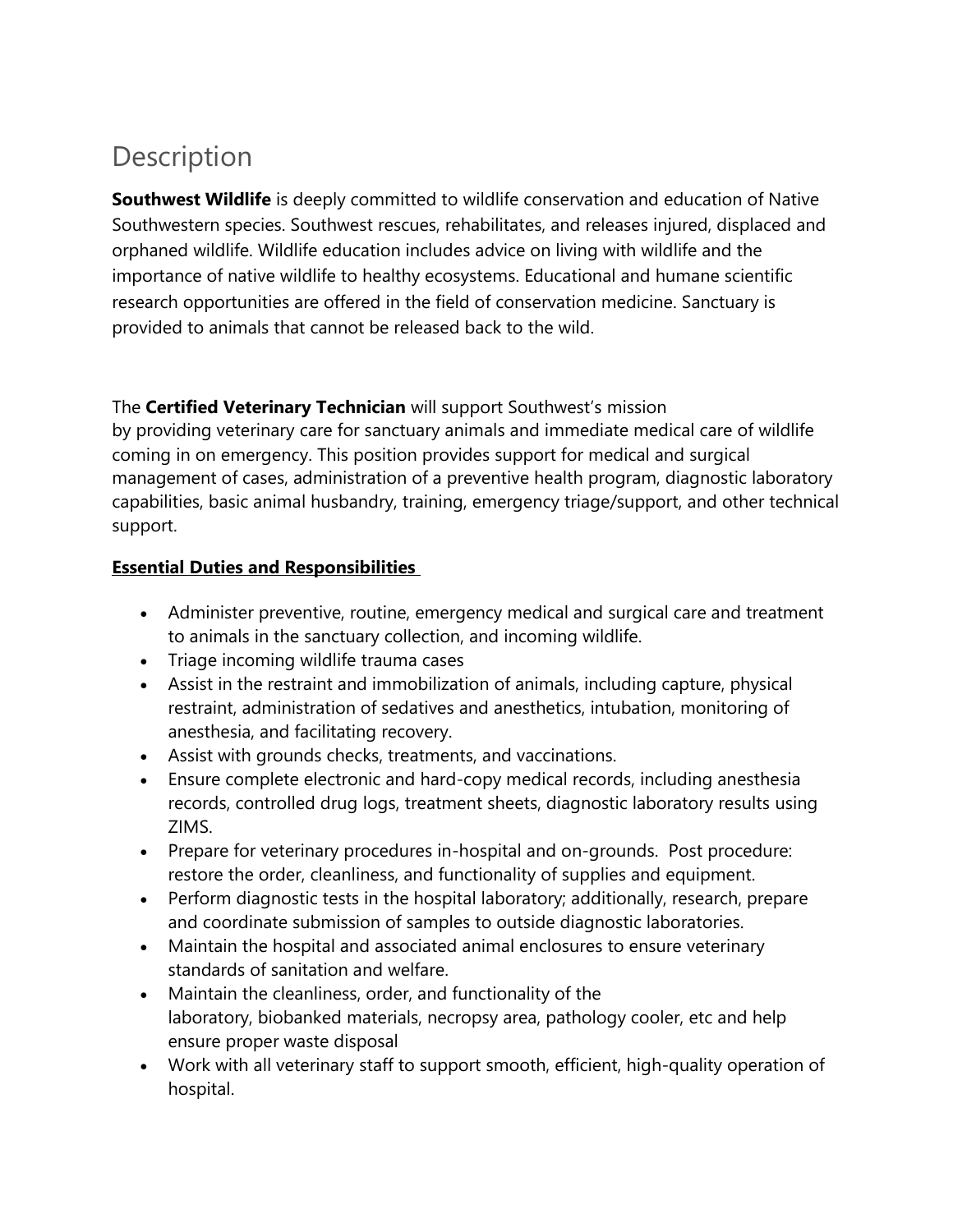- Assist with mentorship of veterinary students, veterinary technician interns, volunteers and new hospital employees.
- Provide positive professional interactions and accurate information regarding animals in care to staff, visitors, vendors and volunteers.
- Assist with the success of the guest experience component of the hospital
- Must be available to work additional hours for medical and surgical care of animals and be on-call, if needed.
- Maintain hospital equipment in good working order and troubleshoot as needed.
- Must be available to work weekends, evenings and holidays.
- Provide care for animals that are hospitalized and in quarantine, including behavioral monitoring and training in conjunction with the animal care department.
- Attend and actively participates in daily organizational meetings, hospital staff meetings and other meetings as needed.
- Fill prescriptions and order routine and special-order pharmacy items.
- Assist in keeping track of hospital inventory and supplies
- Participate in other programs, such as conservation and community outreach, when possible and applicable.
- Provide support for biomaterials collection, banking, and send outs.

## **Other Responsibilities and Duties**

- Excellent communication abilities.
- Team player.
- Ability to receive assignments and complete within appropriate time period with substantial independence.
- Ability to interact with Southwest staff, volunteers and public in professional and informative manner.
- Competency in computer skills: word processor, spread sheets, Internet, and networks

## **Technical / Professional Requirements & Qualifications**

- Associate Degree in veterinary technology from an AVMA accredited institution.
- Baccalaureate Degree in veterinary technology, biology, or other animal or life science related field highly desired.
- Currently certified or registered veterinary technician and ability to receive certification in Arizona within 6 months of hire.
- Must complete bi-annual CE requirements to maintain an active status with Arizona State.
- At least 1-year experience in a zoo setting or 24/7 Emergency Facility. Experience working with exotics is highly desired.
- Experience using ZIMS highly desired.